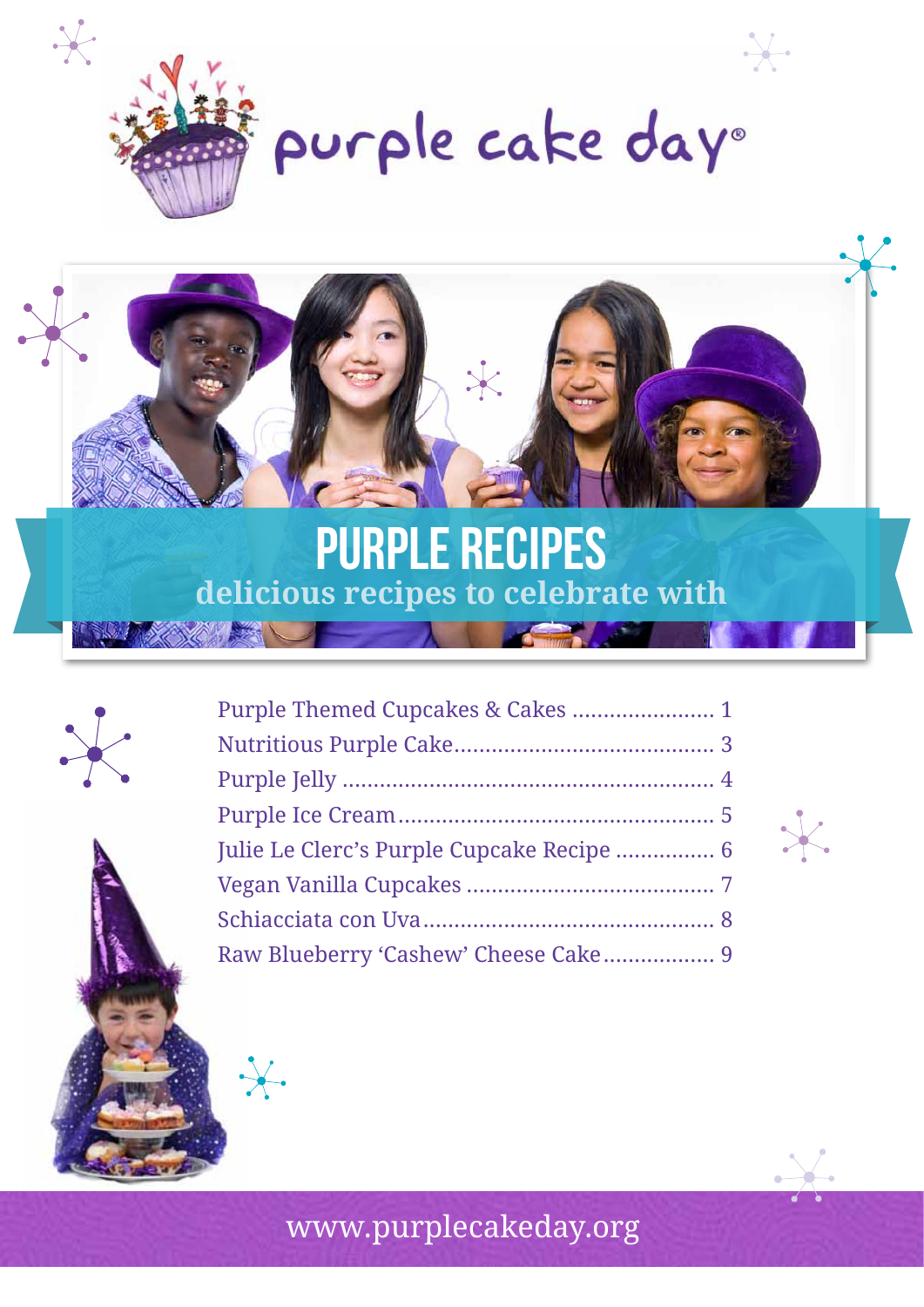



# **Purple Themed Cupcakes & Cakes inlcuding gluten and dairy free options**

Everyone will have fun making cakes and cupcakes for Purple Cake Day. Here you will find recipes by Anna Wilde (www.wildehealthfood.com) for every cook. Bake up your favourite variation and then go wild with purple icing. Decorate with sparkly silver balls, rainbow sprinkles, elegant squiggles and edible flowers. Unleash your creativity and prepare to create the most beautiful purple cakes ever!



## **Quick and Easy Cupcakes**

Perfect when you want yummy cupcakes in a few minutes. A great recipe for kids to mix up themselves!

#### **Makes 12 cupcakes**

125 ml oil or melted butter (approx 125 gms or  $\frac{1}{2}$  cup solid butter) 1 cup self-raising flour (sift) 1/2 cup sugar pinch of salt 2 eggs (beat) 1 tsp vanilla essence ¼ cup milk



Optional: Stir in ½ cup frozen blueberries before baking.

Mix all ingredients in a bowl until just combined. Spoon into paper cupcake cases. Bake 12 – 15 minutes at 180°C. Go wild with purple icing!

## **Light and Fluffy Vanilla Cakes**

A traditional, versatile vanilla cake recipe. This is fun and easy to make with either a mixer or wooden spoon (and plenty of elbow grease).

#### **This recipe makes 16 cupcakes, or a 9 inch (23cm) round cake or 8 inch (20cm) square cake**

2 cups of white flour 1 cup white sugar 2 tsp baking powder  $\frac{1}{2}$  tsp salt 170 gms (3/4 cup) softened butter 3 eggs 1½ tsp vanilla ¾ cup milk

- 1. Pre-heat oven to 180°C (350°F). Grease tins/pans (if not using non-stick or cupcake cases). Line the base of the cake tin with baking paper.
- 2. Beat the butter, sugar and vanilla together until pale and creamy. Add the eggs and beat gently until combined.
- 3. Gradually add sifted dry ingredients to the butter mixture, alternating with the milk.
- 4. Spoon into the prepared tin or cupcake molds, then bake in the preheated oven until lightly golden and a skewer comes out clean when inserted into the centre (10-15 minutes for cupcakes and 30-40 minutes for a cake).
- 5. Cool in the tin for 10 minutes, then turn out onto a wire rack to cool completely.

**Personalize your cakes…** Make these variations using the vanilla cake recipe.



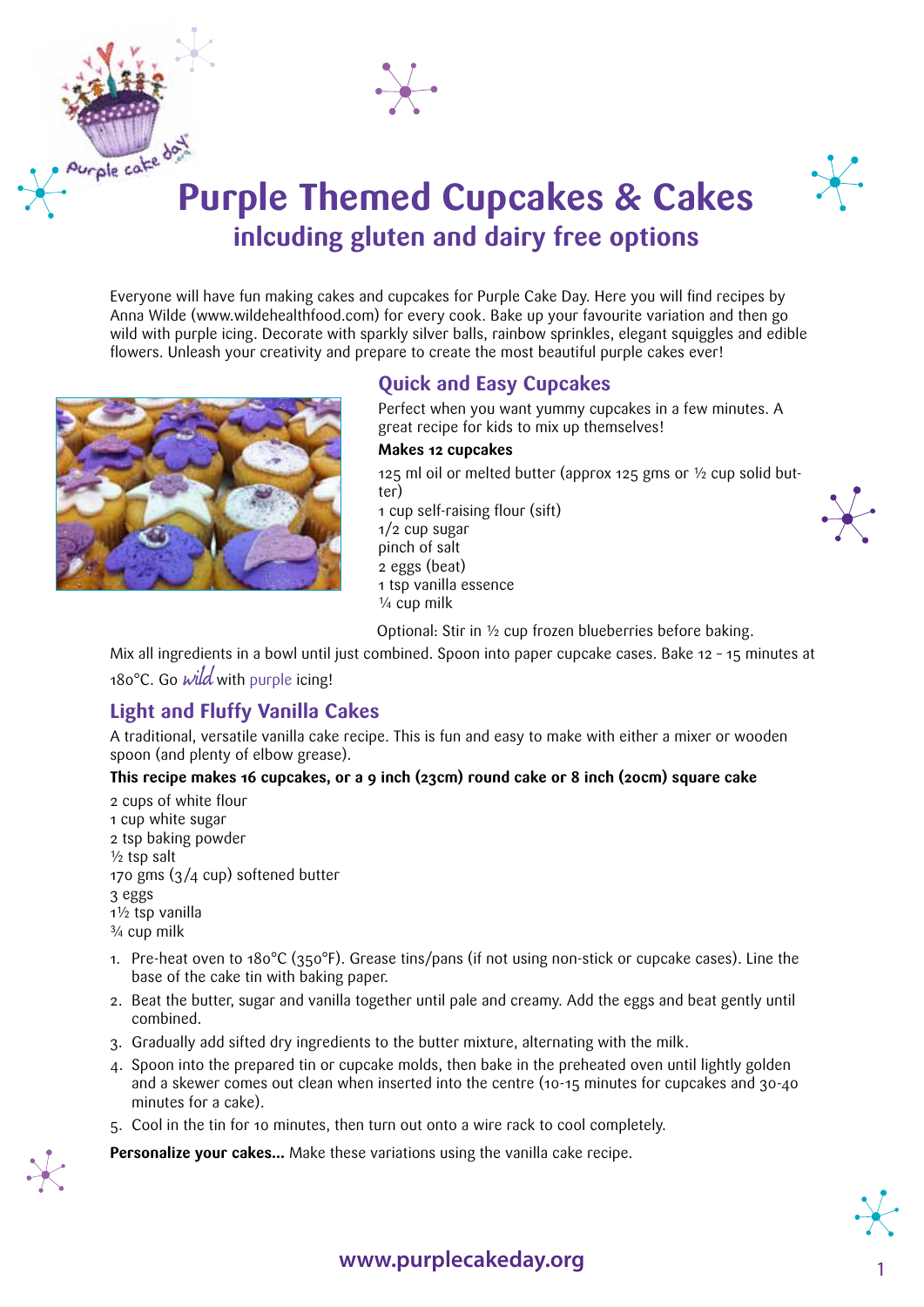





#### **Option 1 Blueberry cupcakes**

Add ¾ cup frozen blueberries to the last addition of flour in step 3. and gently stir to combine. Do not over-mix.

#### **Option 2 Gluten and/or dairy free**

Instead of standard wheat flour use 2 cups of a gluten free baking mix (or 2/3 cup white rice flour, 2/3 cup tapioca flour, 2/3 cup potato starch and 1 tsp xantham gum) Replace butter with a dairy free olive oil spread Exchange the dairy milk with rice or soy milk

#### **Option 3 Nutritious wholemeal cupcakes**

Use wholemeal wheat or spelt flour instead of white flour, and exchange white sugar for dehydrated cane juice or unrefined brown sugar.

### **Icing**

**Decorate your cakes with beautiful icing. Simply spread it on, and/or pipe on stars, squiggles, or whatever you fancy. Sprinkle on coloured sprinkles, silver balls or even purple edible flowers. Purple standard icing**

1½ cups icing sugar 15 gms butter 2 drops red food colour 1 drop blue food colour 1-2 Tbs milk (dairy/rice/soy)

Mix sugar, butter and colouring in a small bowl and slowly dribble in milk to give a firm paste. Sit bowl in boiling water and stir if a creamier texture is required.

# **Classic Lemon Butter Icing**

**This is excellent for piping squiggles and shapes on your cakes. Try using white or another colour on a base of purple icing!** 50 gms butter, softened 1¼ cups icing sugar, sifted

- Juice of one small lemon 2 drops red food colour 1 drop blue food colour
- 1. Place butter, icing sugar and lemon juice in a bowl and beat until combined.
- 2. Beat for 2 to 3 minutes on high speed until mixture is pale and creamy.
- 3. Beat in colouring, as desired. Use to spread over cakes to cover, or for piping cake decorations.

## **Blueberry Icing**

#### **The natural alternative! You could also try colouring your icing with a little tamarillo pulp or beetroot juice.**

35 gms frozen blueberries (defrost) 1½ cups icing sugar 2 tsp butter or dairy free spread

Blend in a food processor until smooth.



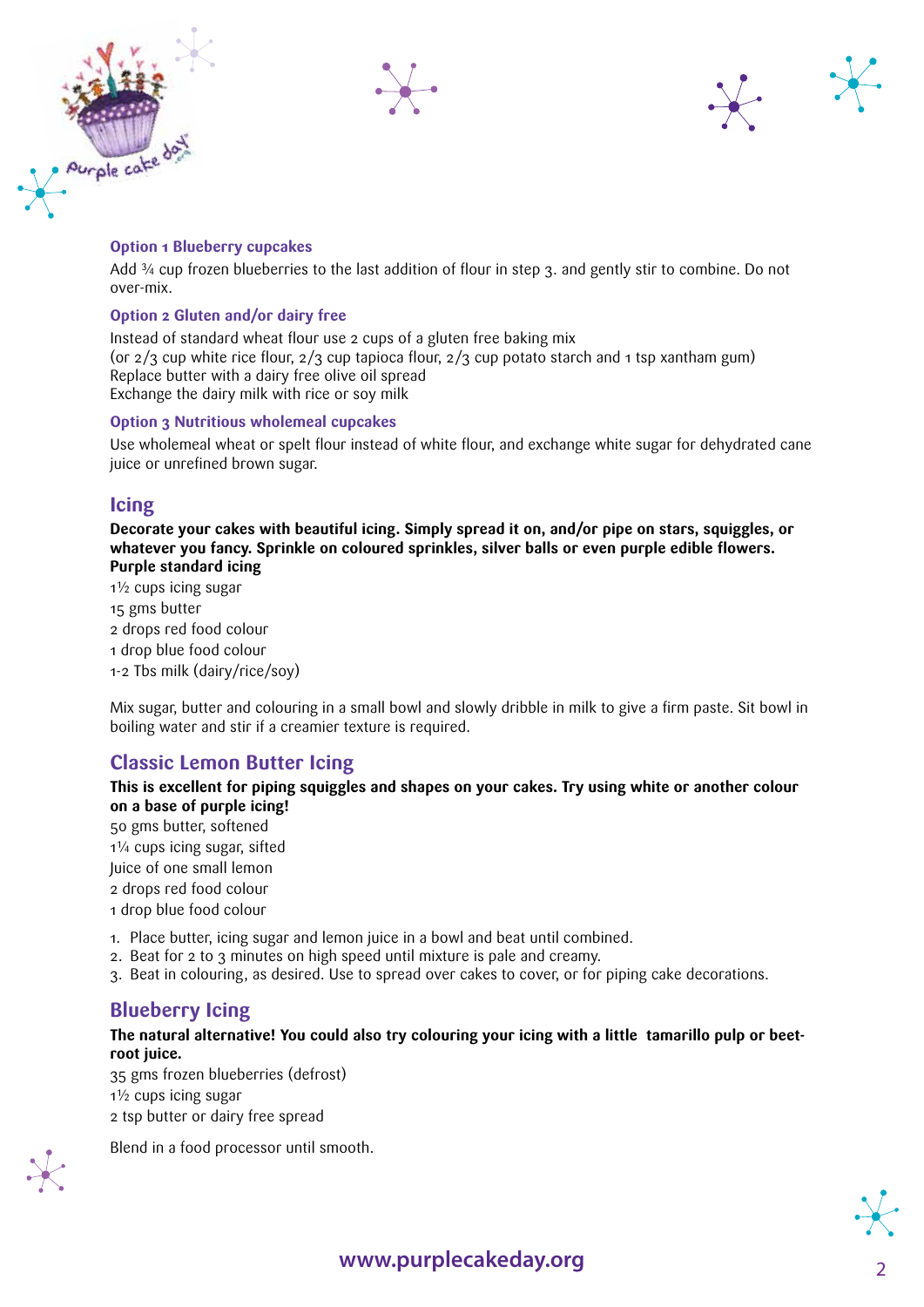



# urple cake do **Anna Wilde's Nutritious Purple Cake**



wildhealthfood.com

Here is a cake I created for Purple Cake day. Purple cake day is an opportunity for kids to care for kids all over the world. It's wonderful to support a great cause and even more wonderful to nurture our bodies with love-filled nutritious foods at the same time.

The wholefood ingredients in this cake provide an abundance of phytonutrients. For example, beetroot is a rich source of calcium, iron, Vitamins A and C, folic acid, manganese and potassium. Cinnamon and ginger are known to support heart health and circulation. Using wholemeal flour offers more vitamins, minerals, fibre and protein than white flour. Unrefined sweeteners like honey, dehydrated cane juice, or unrefined sugar are much more balanced choices than white sugar.

Purple cake day is a great opportunity to learn how to bake healthier cakes!

### **Healthy Purple Beetroot Cake with Cream Cheese Blueberry Icing**

**Makes 2 loaves or one large cake or many cupcakes!**

4 cups wholemeal flour 1 tsp salt 2 tsp dried ginger 1 tsp cinnamon 1½ tsp soda 2½ cups grated beetroot 1¾ cup dark honey/dehydrated cane juice powder/xylitol/brown sugar ¾ cup very soft or melted butter butter or dairy free alternative ¾ cup oil (olive/grapeseed) 4 eggs 3 tsp vanilla Sift dry ingredients including spices together. Using an electric mixer or a wooden spoon oils and honey/sugar in a large bowl until smooth. Beat in eggs one at a time until light and creamy. Gently add flour mixture and grated beetroot alternatively to the wet ingredients in this order: flour > beetroot > flour > beetroot > flour. Do not overmix!

Scrape batter into a greased large cake pan or muffin tins or 2 loaf tins.

Bake in a 350 degree F (180 C) oven, 30-45 minutes.

Check cake is firm and a skewer comes out clean. Cool for ten minutes then remove from tin.

# **Blueberry Icing (optional)**

½ cup blueberries 250 gms cream cheese 75 gms butter 3 Tbs honey or 5 drops stevia liquid

Beat until smooth in a food processor or blender.



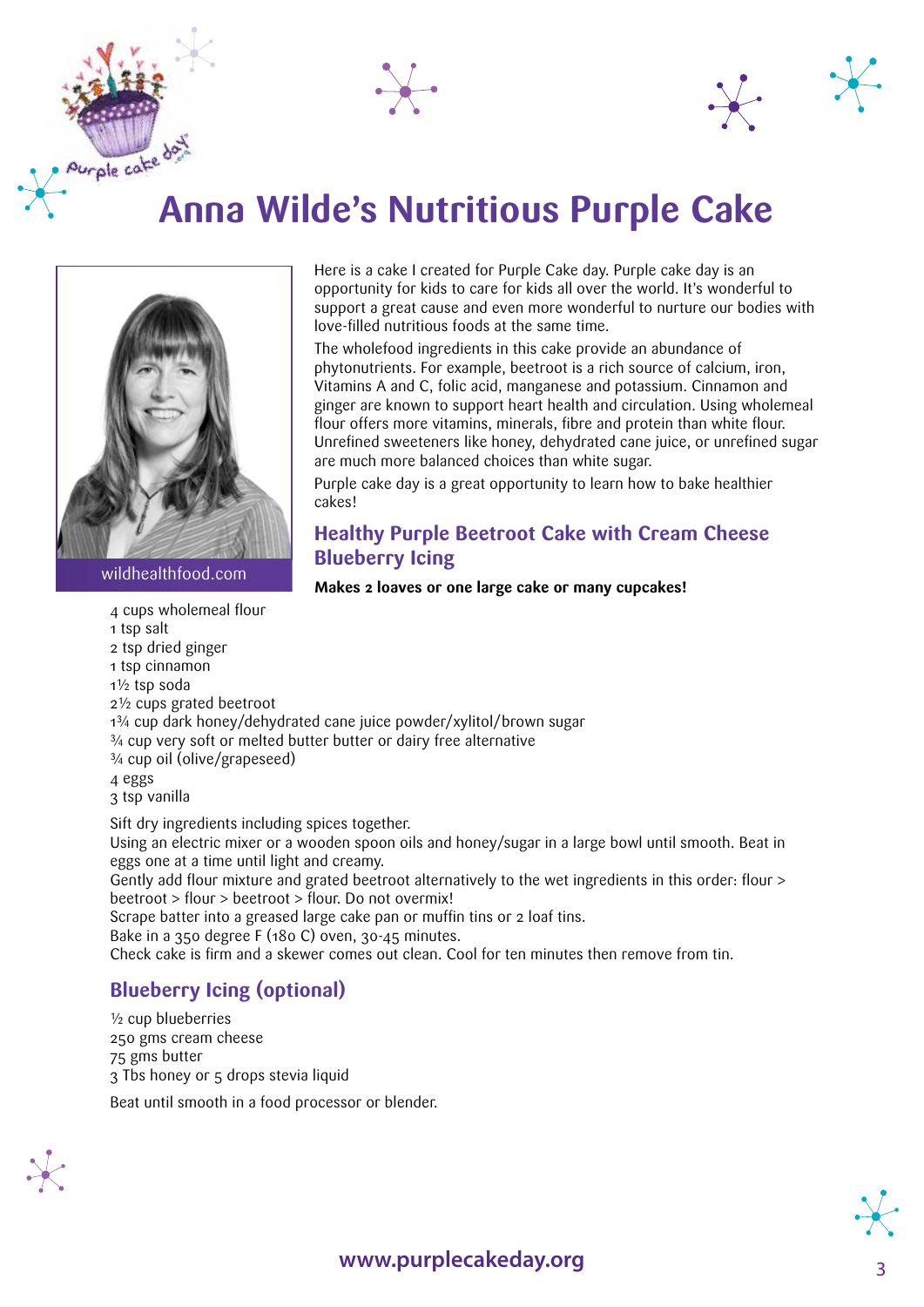

# **Ruth Carr's Purple Jelly using gelatin leaves or powdered gelatine**





Using Blackcurrant Juice Syrup is an easy way to make a yummy jelly! You can use gelatine leaves or powdered gelatine to make jelly - gelatine leaves are the best but the following recipes give you both options.

## **Purple Jelly Using Gelatine Leaves For 500ml. Serves 4**

5 Gelatine Leaves 500ml Blackcurrant Juice

#### **Method:**

urple cake day

- 1. Make up 500ml of juice by diluting blackcurrant syrup with water until you think it tastes yum.
- 2. Cut the leaves of gelatine into a few pieces with scissors and place in a heatproof bowl. Add a few tablespoons of the blackcurrant juice mixture so that the gelatine is just covered. Let the gelatine soften for 10 minutes while you bring a small pan of water to a simmer.
- 3. Place the bowl of softened gelatine over the simmering water and stir from time to time until totally melted. This takes about 10 minutes.
- 4. Pour the remainder of the jelly mixture over the melted gelatine and stir to combine. Pour through a sieve into a jug and then fill your mould. Refrigerate until set. Eat!

# **Purple Jelly Using Powdered Gelatine**

#### **For 500ml. Serves 4**

1 Sachet Powdered Gelatine 125ml Hot Water 375ml Blackcurrant Juice

#### **Method:**

- 1. Pour 125ml of hot water into a jug and add 1 sachet of powdered gelatine. Stir briskly with a fork until dissolved.
- 2. Make up 375ml of juice by diluting blackcurrant syrup with water until you think it tastes yum. Add this to the dissolved gelatine mixture. Stir. Pour into a mould. Refrigerate until set. Eat!

Hint: You can make purple jelly sugar free by diluting unsweetened blackcurrant syrup with water and dissolving xylitol or melted honey into it to taste. The flavour of anything cold is less obvious than something at room temperature, so when making jelly, the liquid you use must be slightly sweeter than you want it to finally taste.

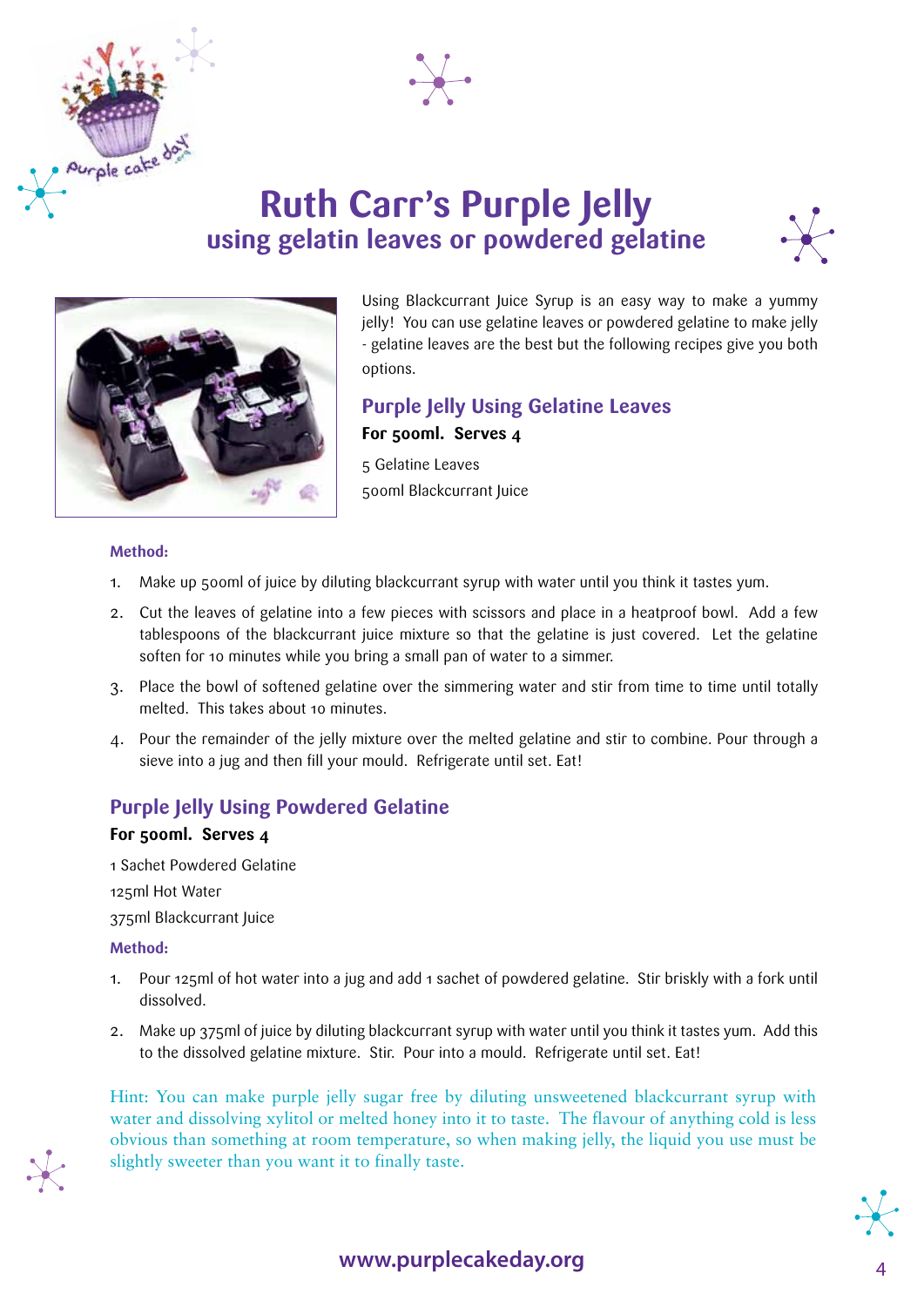





# **Purple Ice Cream original Penguino recipe**



# **Purple Cheesecake Ice Cream (makes about 600ml)**

225 gms cream cheese  $\frac{1}{4}$  or  $\frac{1}{2}$  cup of blackcurrants or boysenberry 75 gms caster sugar 2 egg yolks 240 ml whipping cream (whipped) 115 gms butter (melted) 40 gms digestive biscuits crumbs

#### **Method:**

- 1. Beat together all the ingredients, except the butter and the biscuit crumbs, until smooth.
- 2. Taste and add more sugar if you prefer it sweeter.
- 3. If you have an ice cream maker, churn the ice cream for about 30 minutes or until firm. If you don't have an ice cream maker then:
	- **•** Pour your mixture into a sturdy bowl and put in the freezer.
	- **•** After forty-five minutes, open the door and check it.
	- **•** As it starts to freeze near the edges, remove from the freezer and stir it vigorously with a spatula or whisk. Really beat it up and break up any frozen sections. Return to freezer.
	- **•** Continue to check the mixture every 30 minutes, stirring vigorously as it's freezing. If you have one, you can use a hand-held mixer for best results, or use a stick-blender or hand-held mixer.
	- **•** Keep checking periodically and stirring while it freezes (by hand or with the electric mixer) until the ice cream is frozen. It will likely take a few hours to be ready.
	- **•** Transfer the ice cream to a recycled ice cream container until ready to serve.
- 4. Meanwhile, mix the melted butter and crumbs together thoroughly. Let cool.
- 5. When the ice cream is nearly firm, tip into a freezer container, add the crumbs and stir just once or twice, to swirl or ripple rather than mix evenly. Freeze until firm or ready to serve.



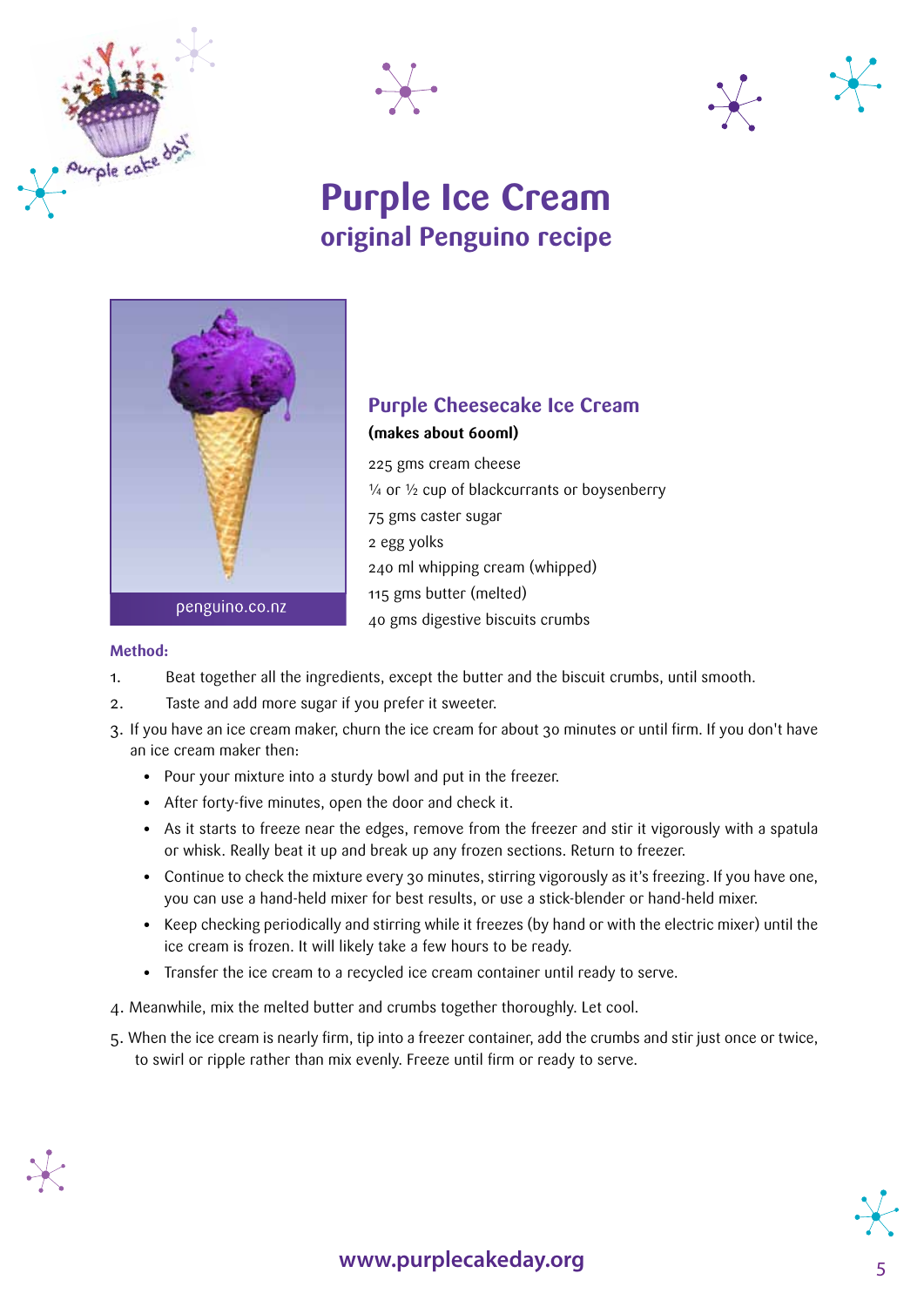



# **Julie Le Clerc's Purple Cupcake Recipe for Purple Cake Day**





Next Magazine is encouraging readers to support Purple Cake Day to raise money to provide education opportunities for children in need around the globe. Food editor Julie Le Clerc has created a special cupcake recipe.

#### **Makes 12 cupcakes**

125 gms butter (well softened) ¾ cup sugar 2 eggs  $\frac{1}{2}$  cup milk 1 tsp vanilla essence 1½ cups self-raising flour

## **Purple Icing**

1½ cups icing sugar (sifted) 25 gms butter (melted) 2-3 drops red food colouring 2-3 drops blue food colouring

#### **Method:**

- 1. Heat oven to 180°C. Line 12-hole standard muffin pan with paper cases.
- 2. Place all ingredients in a bowl and beat with an electric mixer on low speed to combine. Beat 1 minute more until pale and smooth.
- 3. Spoon mixture into paper cases. Bake for 20-25 minutes or until firm and golden brown. Remove to a wire rack to cool before icing.
- 4. Make purple icing by beating all ingredients together in a bowl. Place icing in a piping bag fitted with a star nozzle and pipe onto cupcakes.

## **Julie's Chef Tricks**

- To make purple, add equal quantities of red and blue liquid food colouring.
- Add only a few drops of food colouring at a time until the desired depth of colour is created you can always add more once the icing is mixed.
- · If you don't own a piping bag simply spread icing onto cupcakes. Or make a temporary icing bag by cutting one corner off a sturdy plastic bag.



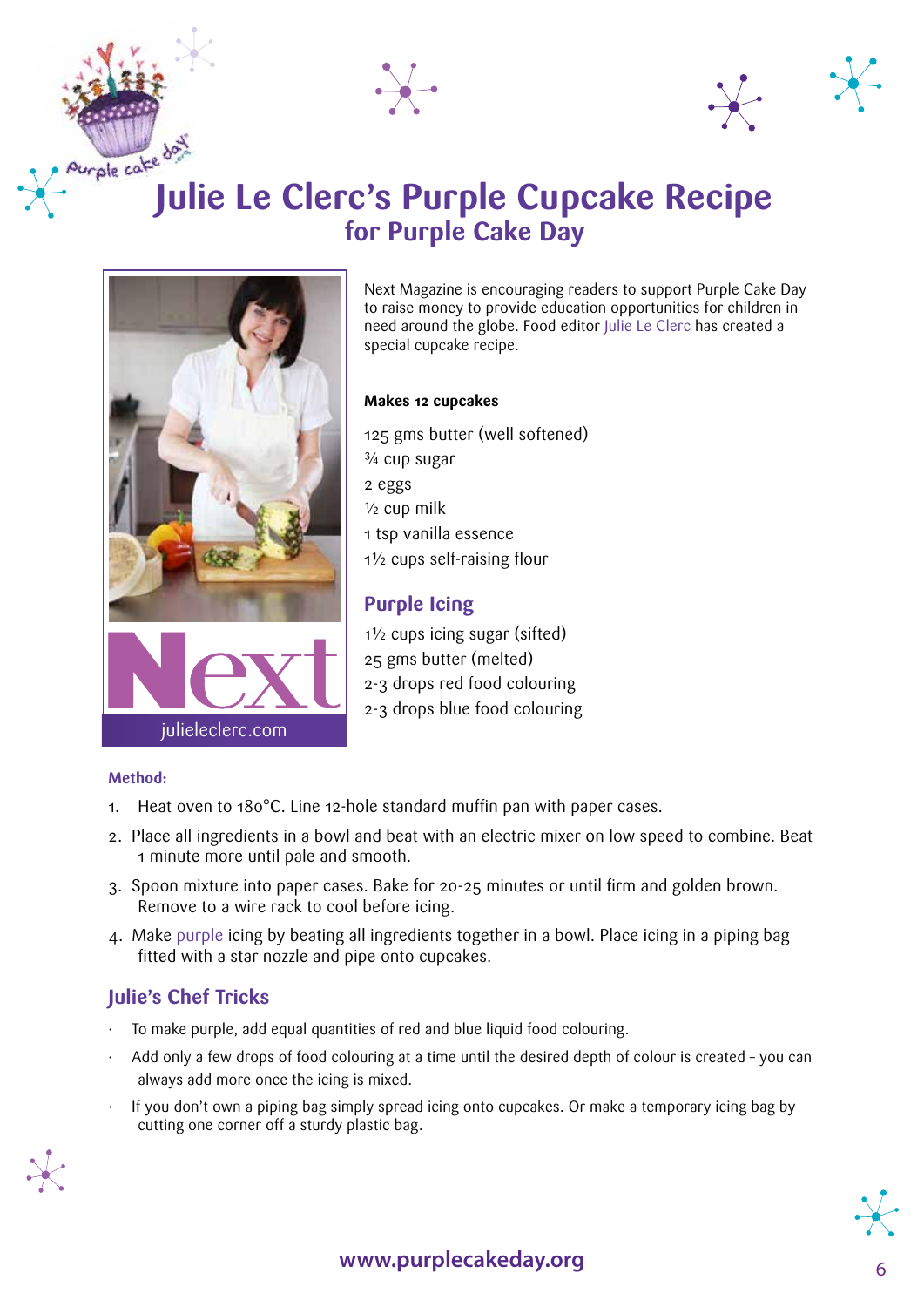





# **Vegan Vanilla Cupcakes from 'The Icing on the Quake'**



#### **Egg/dairy free. Makes 18 cupcakes**

 $2\frac{1}{8}$  cups white flour ½ tsp salt  $1\%$  cup sugar 2 tsp baking powder ½ tsp baking soda 1½ cup soy milk ½ cup veg/salad oil 1¼ tsp vanilla essence ½ tsp coconut essence 1 Tbsp vinegar

#### **Method:**

- 1. Pre-heat oven to 175°C
- 2. Line two muffin tins with 18 cupcake papers
- 3. Add vinegar to soy milk, stir well and set aside to curdle
- 4. Mix together dry ingredients
- 5. In a separate bowl, mix together wet ingredients (except the curdled soy milk and vinegar)
- 6. Add all the wet ingredients to the dry ingredients, mix together first, then beat with a beater for only a minute or two until smooth
- 7. Pour mixture into cupcake liners, filling each ¾ full
- 8. Bake for 15 20 mins, or until a toothpick inserted into the middle of a cupcake comes out clean
- 9. When cool, ice with this frosting:

#### **Purple Icing**

- 2 cups sifted icing sugar
- 2 tsp margarine
- ¼ tsp vanilla essence
- 1 Tbsp hot water
- 1-2 drops of blue and red food colouring
- 1. Put icing sugar in a small bowl
- 2. Put margarine and vanilla essence in a mug and add hot water
- 3. Mix well, and pour into the icing sugar
- 4. Add food colouring
- 5. Stir to make a spreadable icing, adding more water one drop at a time to get desired consistency



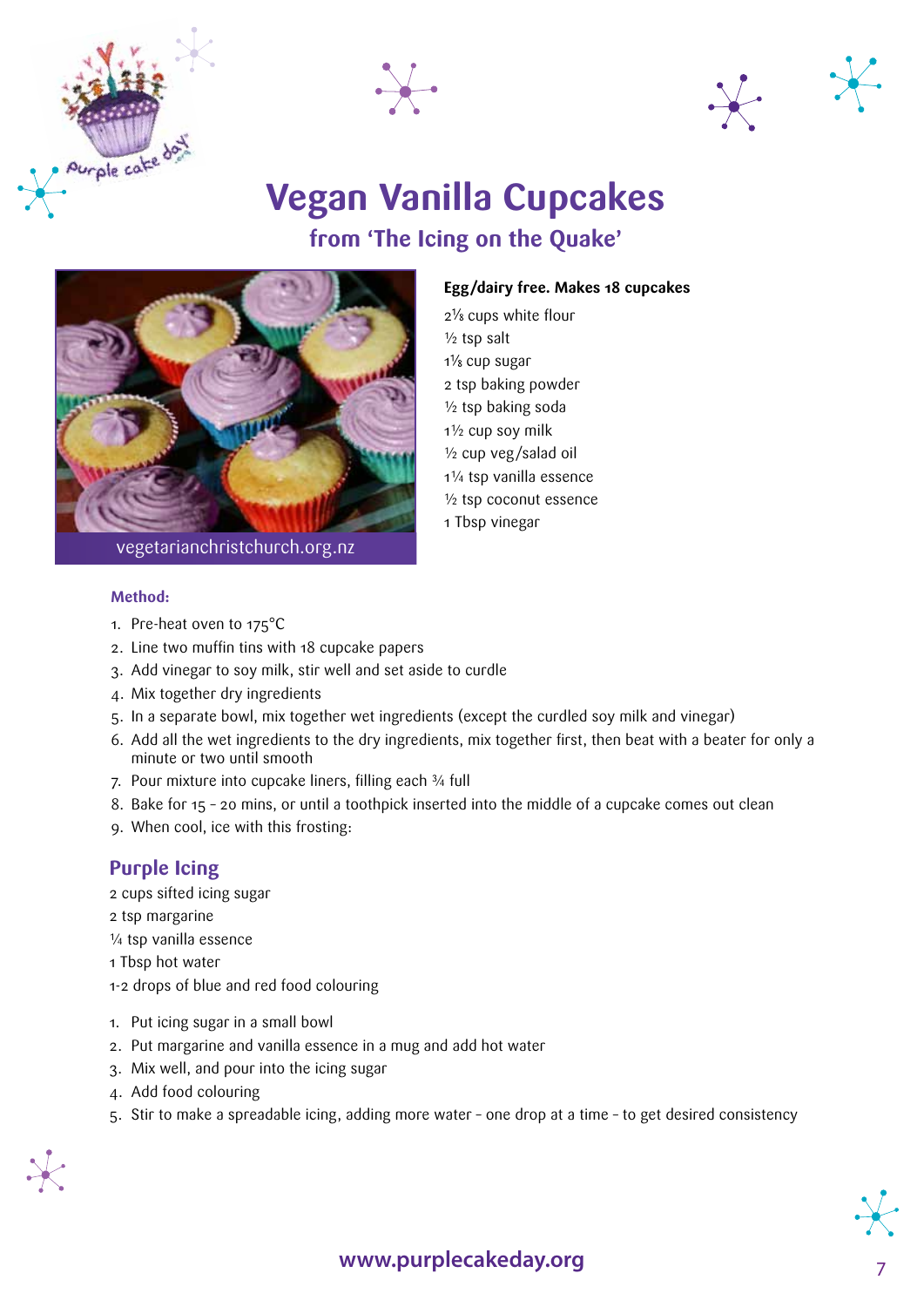



# **Alexa Johnston's Schiacciata con Uva (squashed bread with purple grapes)**



During the autumn grape harvest in the Italian province of Tuscany, bakers produce big trays of this delicious sweet flat bread covered in lots of grapes which cook to a wonderful rich purple. The grape juice soaks into the spongy bread and you end up with purple fingers and thumbs when you eat a piece, so it's the perfect thing to make on Purple Cake Day!

I usually make Schiacciata (skee-ach-ata) with our own Albany Surprise grapes, but you could try making it with other red or black grapes or even blueberries – they'll all produce lots of purple juice. Italian bakers often scatter the grapes with fennel seeds and a few chopped walnuts, so that the crunch of the nuts disguises the grape pips as you eat them – a very clever idea I think.

Here is a quick and easy recipe for this lovely bread. It makes a big tray which cuts into at least 16 very large pieces.

# **For the dough For the topping** 2 tsp dried yeast  $\frac{1}{4}$  cup walnuts 100 gms sugar 1 tsp salt 500 gms flour

 $250$  ml warm water  $4$  cups ripe purple grapes 100 gms butter 1 tbsp fennel seeds  $2 \text{ eggs}$   $1/3 \text{ cup}$  Demerara sugar

#### **Mixing the dough**

- 1. Put the warm water and 1 tbsp of the sugar into a large mixing bowl and sprinkle over the dried yeast. Leave to stand for about 5 minutes.
- 2. Melt the butter gently. Beat the eggs, the remaining sugar and the salt together with a whish and pour on the melted butter. Whisk until well combined.
- 3. Pour this mixture onto the yeast, mix to combine and then add the flour about half a cup at a time, mixing with a wooden spoon to make a soft dough.
- 4. When the dough is too stiff to mix with the spoon, change to your hand and lift the dough up and throw it back into the bowl several time to finish the mixing.
- 5. Now put the soft dough into a greased bowl, cover it, and leave to rise on the kitchen bench for 1-2 hours. It should double in size.
- 6. (You could also put it in the fridge overnight, just allow it to return to room temperature in the morning and continue with the recipe.)